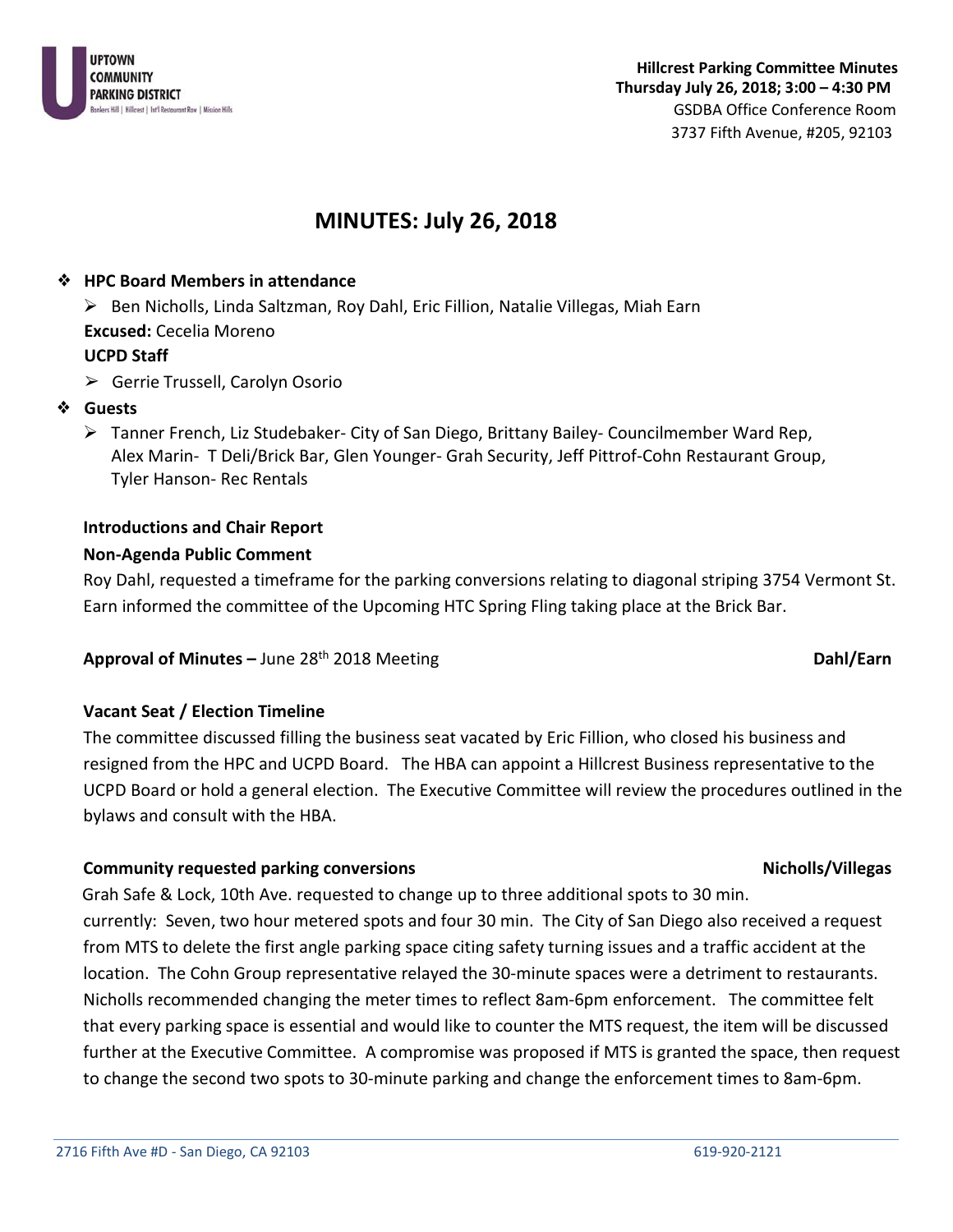

#### **Hillcrest Shuttle / Lunch Loop**

A shuttle discussion revolving around the renaming and rebrand the weekday and new weekday shuttle, signage for shuttles, stops and leased lots. Access Hillcrest was the chosen name for the shuttles. The committee explored and confirm the new routes for both, M-F 11am-2pm & Sat, Sun 9am-2pm, free hop on and off service. The SDUSD lots are a desired stop and lease location. Vehicle and sign samples were reviewed. Staff to bring promotional samples to committee next month.

#### **Executive Director Report-Trussell**

**Wayfinding signage** is moving forward Placemaking was approved and meetings are scheduled with our DSD liaison to pursue permitting.

**Video segments** "Get It Done" **-**no updates

**New Hillcrest Top 11** was provided to committee and the City for review

**San Diego Parking Advisory Board** update consisted of information that the SDPAB is moving forward with a plan that would allow residents to park across their driveways. City staff has been asked to offer a procedural way to achieve.

#### **Adjourn**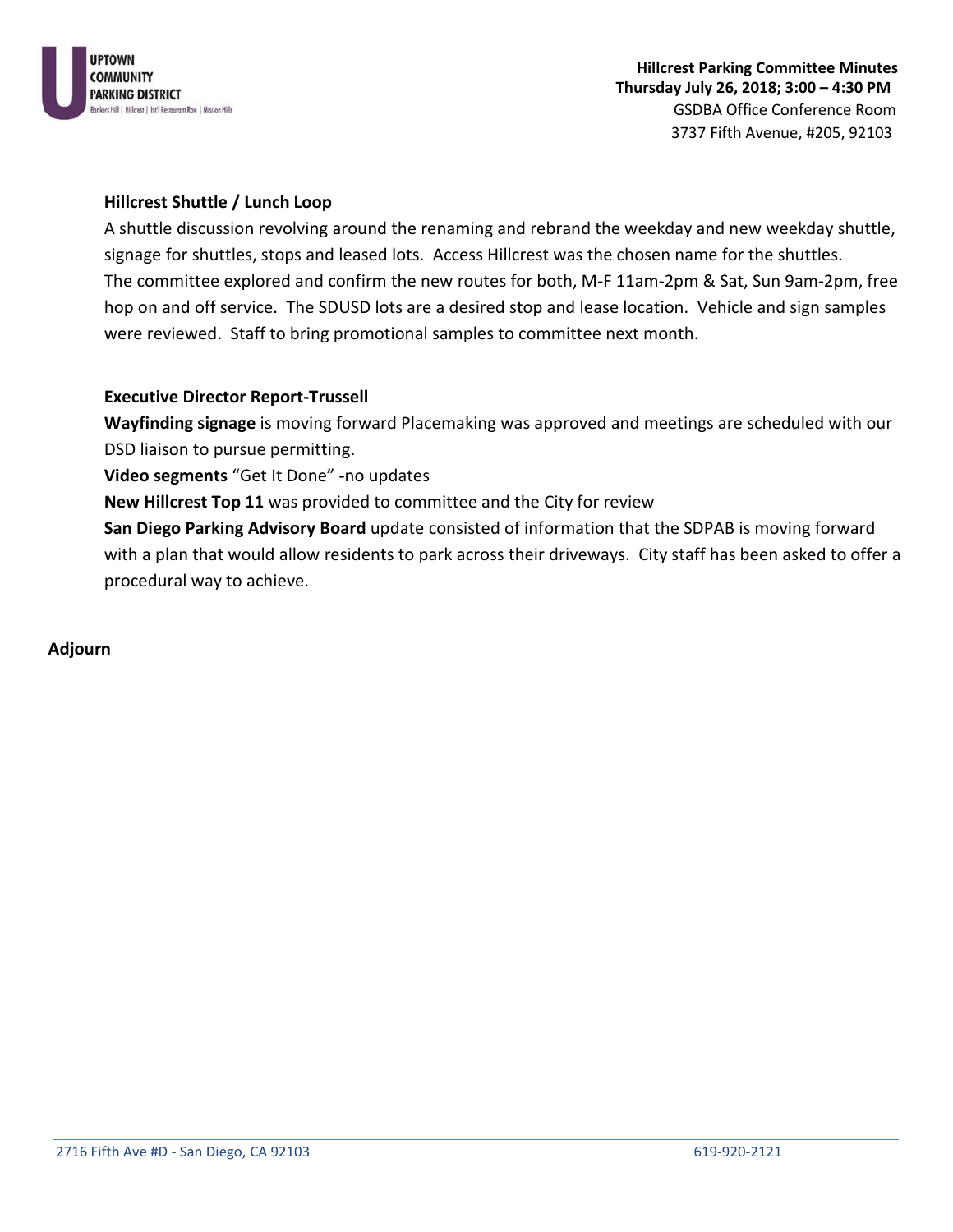

➢ Cecelia Moreno, Ben Nicholls, Linda Saltzman, Roy Dahl, Natalie Villegas, Miah Earn

#### **Excused:**

### **UCPD Staff**

 $\triangleright$  Gerrie Trussell, Carolyn Osorio

### ❖ **Guests**

➢ Tanner French, Peter Raymond

### **1. Introductions and Chair Report Cecelia Moreno**

### **2. Non-Agenda Public Comment**

-6 new parking spots on 3600 block of Vermont.

-Miah Earn requested a check-in on residential project on Essex/Vermont regarding permitting and curb cuts.

-Linda Saltzman requested information for justifying amount of Hillcrest Shuttles operating.

-Linda Saltzman requested ruled/regulations for electric scooters in the neighborhood. It was decided to add an education and enforcement discussion to next month's agenda.

# **3. Approval of Minutes – July 26th 2018**

# **4. Community requested parking conversions**

3600 Fifth Avenue - adding two hour parking meters (4 regular, 1 handicap) and bike routes (Moreno/Saltzman)

Fifth Ave between Pennsylvania and Brooks - add single meter

(Dahl/Earn)

Vermont and Robinson corners - excessive red curb will be painted grey (Dahl/Earn)

# **5. Access Hillcrest**

New logo designs presented for Access Hillcrest rebranding were discussed, feedback from committee included changes:

- a. Adjustment of 'location pin' in design to end of logo instead of in the word Hillcrest
- b. Access difficult to read with newer fonts adjusting fonts back to original Hillcrest branded fonts Next Door zone liaisons needed for communications regarding shuttle, transportation efforts

Miah Earn and Natalie Villegas volunteered

ADA Accessibility of Hillcrest Shuttles - Gerrie Trussell to check and confirm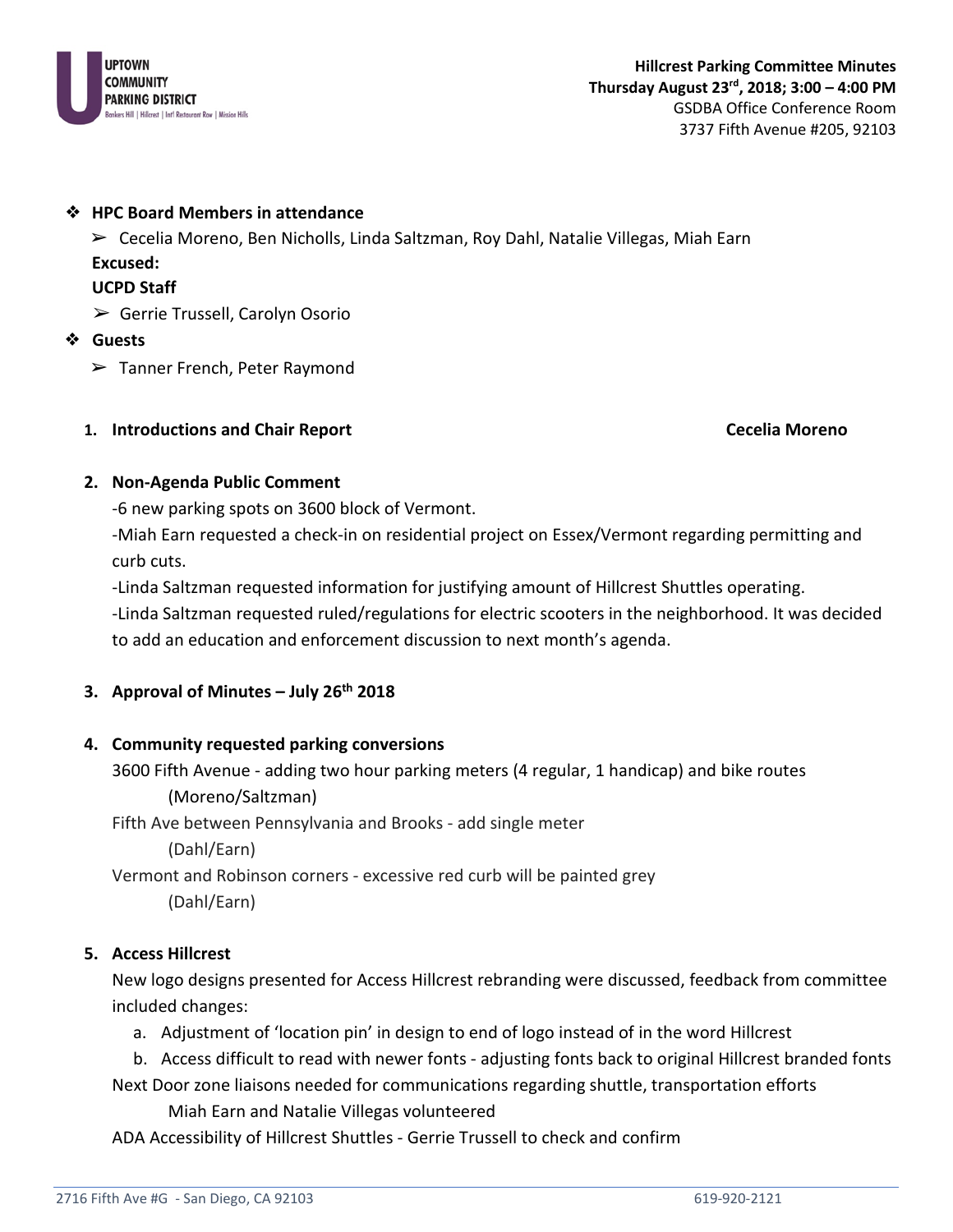

#### **6. DMV proposed plan recommendations**

Two major issues were discussed: the fence line proposal and PA system volume Blocking off the lot with a fence would significantly change the street environment, violating EIR requirements for project

DMV plan includes honoring current lot leases (i.e. Park Free at the DMV program)

Loss of parking spaces

Suggestion to investigate subterranean parking options

Letter addressing three main concerns (loss of community asset, inclusion of safety lighting for nighttime, and the loss of parking spaces) will be written by Gerrie Trussell and signed off on by Chair before being sent to Executive Committee.

### **7. Executive Director Report**

### **Project Updates and workplan discussion FY 18** Trussell **Trussell**

Wayfinding signage - schedule off but moving forward Video Segments - received contact information for Aloha Taylor Hillcrest Top 11 - Majority are done with 5, 6, 9, and 10 currently in progress. 8 and 11 were approved via motions in this HPC meeting and will move forward.

**Adjourn**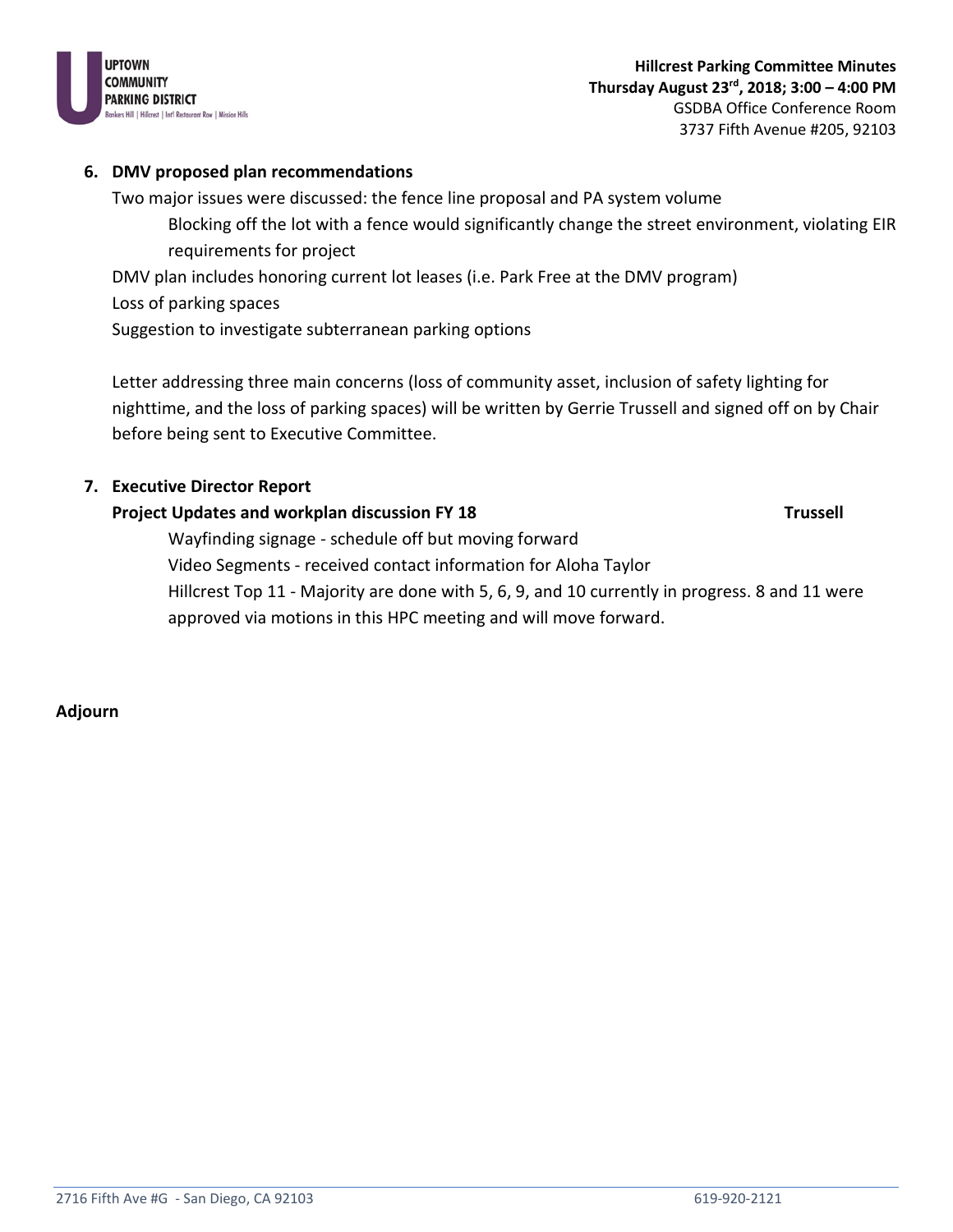

➢ Ben Nicholls, Linda Saltzman, Roy Dahl, Natalie Villegas **Absent:** Miah Earn, Cecelia Moreno

### ❖ **UCPD Staff**

➢ Gerrie Trussell, Carolyn Osorio

### **Introductions and Chair Report Nicholls** and **Report Nicholls** and  $\blacksquare$

#### **Non-Agenda Public Comment**

Comments are taken from the public on items that are not on the agenda; time limit of three (3) minutes per speaker

### **Approval of Minutes – August 23rd 2018**

**Hillcrest transportation and parking options:** There was a request from businesses to the HBA have shuttle service on Halloween night to accommodate increased crowds. Using the shuttles for this would function as a pilot program for future acute events/holidays with additional neighborhood traffic. Item proposed to be placed on the agenda for the Board to approve. **Nicholls**

**Private lots / Employee parking:** The HBA presented a project for UCPD to find parking lots offering long term leases to serve as a business resource for Hillcrest businesses with employee parking needs. Motion to move this proposed project for the UCPD to the Board was presented by Nicholls. **Nicholls/Saltzman**

**Marketing collaboration with HBA & HFM: F**abulous Yourself campaign joining the Fabulous Hillcrest, Access Hillcrest, and Hillcrest Farmers Market brands. Hillcrest Shuttle marketing including measurables, and promotional avenues. Dahl presented motion to have a Marketing sub-committee meeting to address tourism industry target market. **Dahl** 

**Access Hillcrest:** UCPD presented updated signage and route information with promotional strategies and printed collateral concepts. **No action taken** 

**DMV proposed plan recommendations:** No current next steps, waiting for news/new concept announcement from DMV and Todd Gloria's office. **No action taken**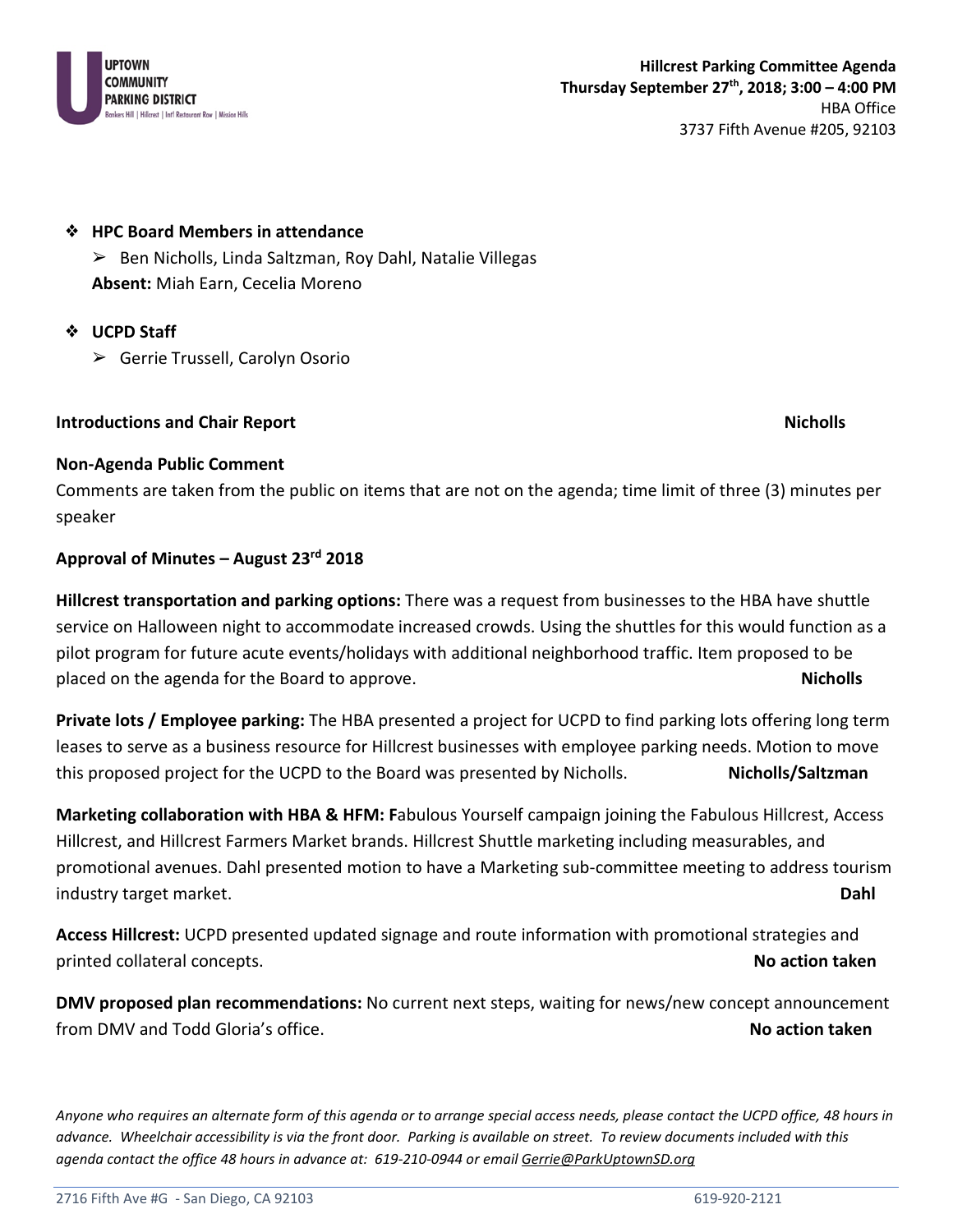

#### **Executive Director Report**

**Video segments "Get It Done":** Videographer discussions underway.

**New Hillcrest Top 11:** No new updates, new map coming next month.

**Scooter regulations, education and enforcement:** The City and representatives from Bird have implemented new safety procedures.

**Adjourn Nicholls/Villegas**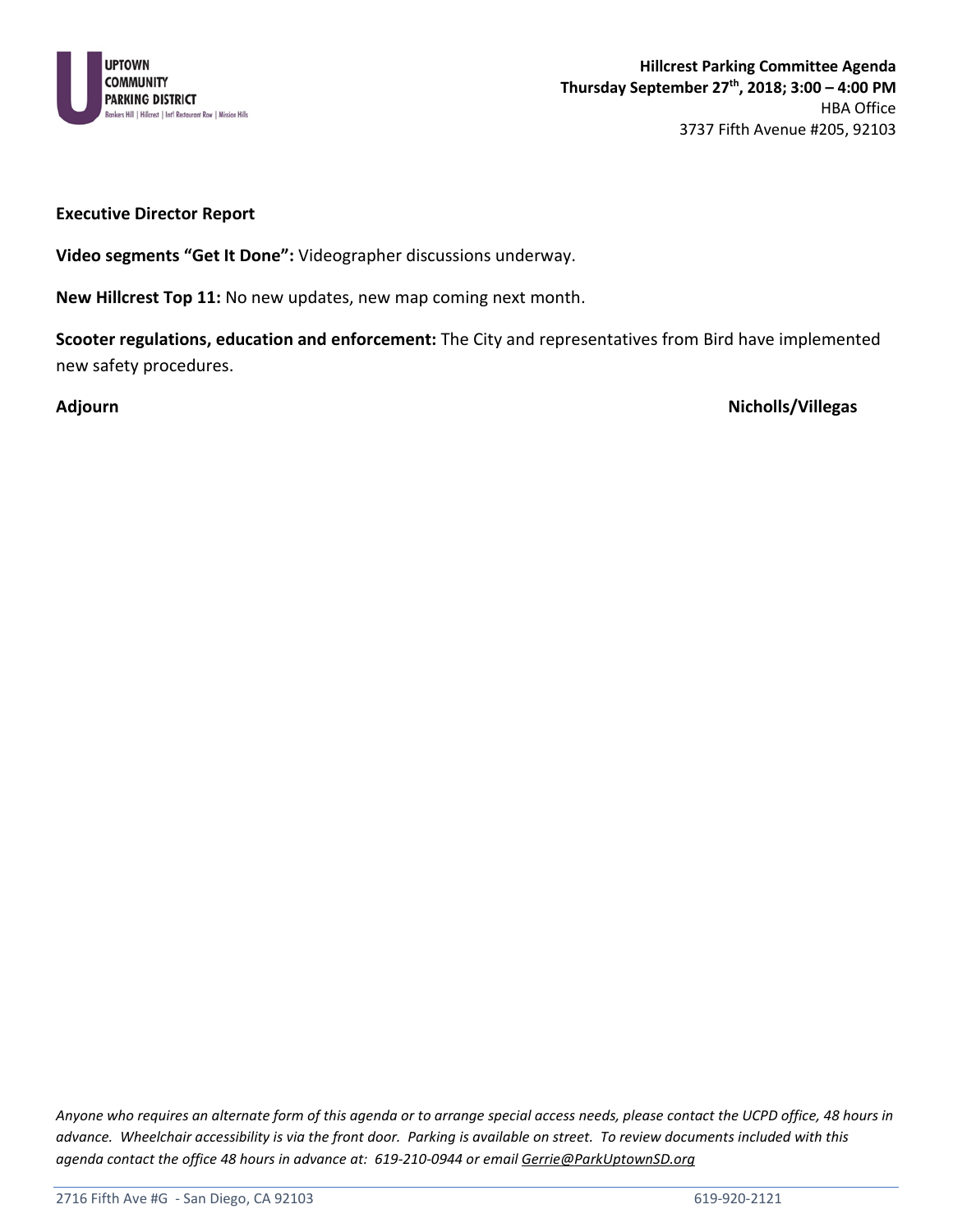

➢ Miah Earn, Linda Saltzman, Roy Dahl, Natalie Villegas **Excused:** Benjamin Nicholls, Cecelia Moreno

#### ❖ **UCPD Staff**

- ➢ Gerrie Trussell, Carolyn Osorio
- ❖ **Guests**
	- ➢ Tyler Hanson, Patrick Santana, Brittany Bailey

#### **Introductions and Chair Report**

#### **Non-Agenda Public Comment**

#### **Approval of Minutes – September 27th 2018**

**Fenton Lot Lease:** UCPD has been put in contact with the owners of the Fenton Lot adjacent to the Hillcrest Farmers Market. UCPD can negotiate to lease the lot for additional parking, after the New Year. The Committee discussion was not in favor of pursuing at this time. Concerns regarding improvements needed, permits and allowable use. IT was also confirmed the property is currently listed for sale. **No action taken** 

**November HPC Conflict:** HPC made the decision to skip November meeting and combine it with December on a new date – December  $6<sup>th</sup>$ , 2018.

**Halloween Shuttles:** After receiving requests from businesses for a special Halloween Shuttle service, UCPD booked and confirmed additional shuttles for the night of October 31<sup>st</sup>. No action taken

**Access Hillcrest Shuttle Routes:** HPC went through both the weekday and weekend shuttle routes on provided shuttles from Rec Rentals. **No action taken** 

**Normal Street Promenade:** Brittany Bailey from the City met HPC members at Normal Street to discuss the continued partnership between UCPD, HBA, and HPC. Brittany explained some of the difficulties with land easements and the necessity of keeping the space as a usable road. Additional parking will be added to Normal Street with the project and Brittany and UCPD decided to add Normal Street Promenade updates to all HPC Agendas moving forward.

#### **Adjourn**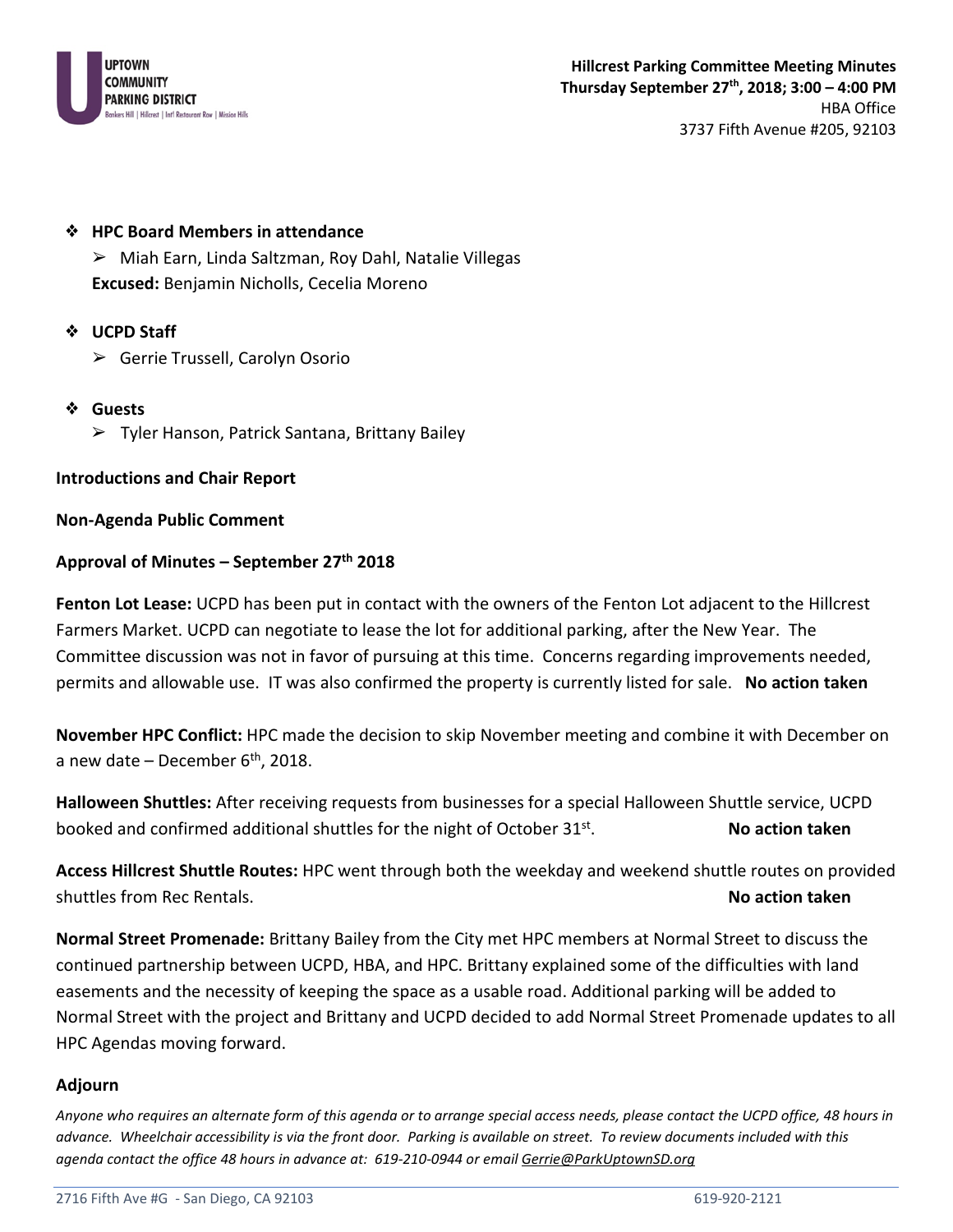

➢ Miah Earn, Linda Saltzman, Roy Dahl, Natalie Villegas, Benjamin Nicholls, Stefan Chicote **Excused:** Paul Smith

### ❖ **UCPD Staff**

- ➢ Gerrie Trussell, Carolyn Osorio
- ❖ **Guests**
	- ➢ Bill Keller, Patrick Santana, Brittany Bailey

### **Introductions and Chair Report**

### **Non-Agenda Public Comment**

**Hillcrest Farmers Market:** Nicholls presented - SDPD removing median parking/denying new permit beginning January 1, 2019. Ben put forward a motion to place on Board Agenda. **Nicholls/Earn**

**Driveway Parking:** Bill Keller presented his activism on behalf of allowing people to park in front of their own driveaway to allow additional parking. UCPD is looking into possible partnerships/next steps.

# **Approval of Minutes – October 25th 2018 Dahl/Saltzman**

**HBA Appointment, Business Seat:** According to bylaws, HBA is allowed to nominate the vacant business seat and Benjamin Nicholls nominated Paul Merrow (Owner, The Merrow) who was unanimously approved.

**HPC Chair:** HPC unanimously approved Natalie Villegas to be the new committee chair. **Dahl/Nicholls** 

**Halloween Shuttles:** Recap of cost and ridership for special Halloween Shuttle allocation. **No action taken** 

**Access Hillcrest Shuttle Route Cards:** UCPD presented success of previous route card distribution and requested funding for additional shuttle card order. Villegas presented a motion to ask the full board, motion passed unanimously. **Villegas**

**Normal Street Promenade:** Brittany Bailey from the City gave an update, including an outreach schedule document and additional update memo including media and meeting outcomes. Important future dates: City Council CIP vote - December 11, 2018. SANDAG Transportation Committee - December 14, 2018. Uptown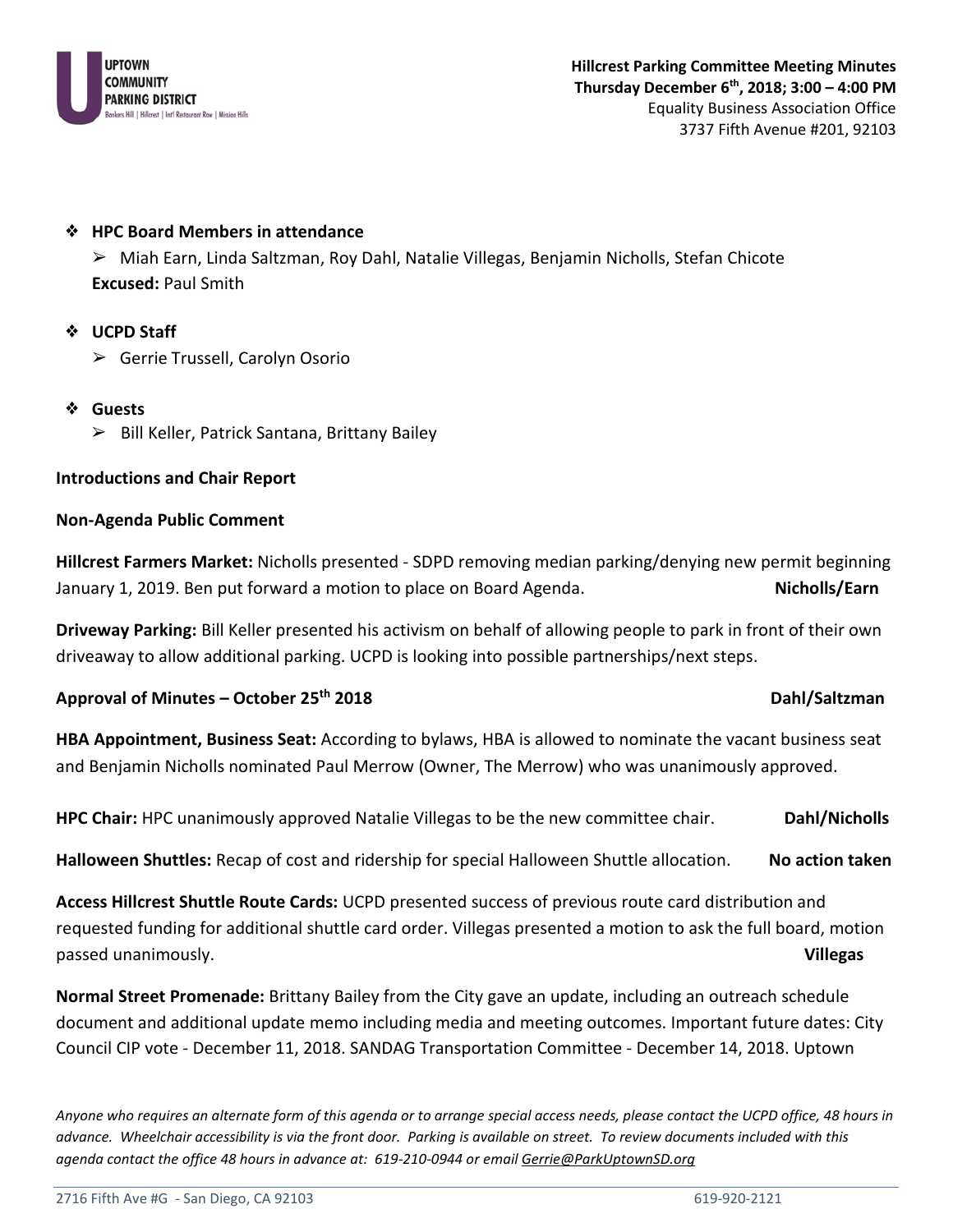

Planners Subcommittee on Public Facilities workshops – January 22, 2019 and February 19, 2019. Uptown Planners Full Board Presentation (UCPD/HPC attendance requested) – March 5, 2019. No action taken

#### **Executive Director Report**

**Wayfinding signage:** Being installed next week. 5th Ave and Normal Street kiosk layout coming in January.

**Video segments "Get It Done":** Videographer discussions still underway.

**New Hillcrest Top 10:** New conversion candidates were unanimously approved for consideration.

**Adjourn**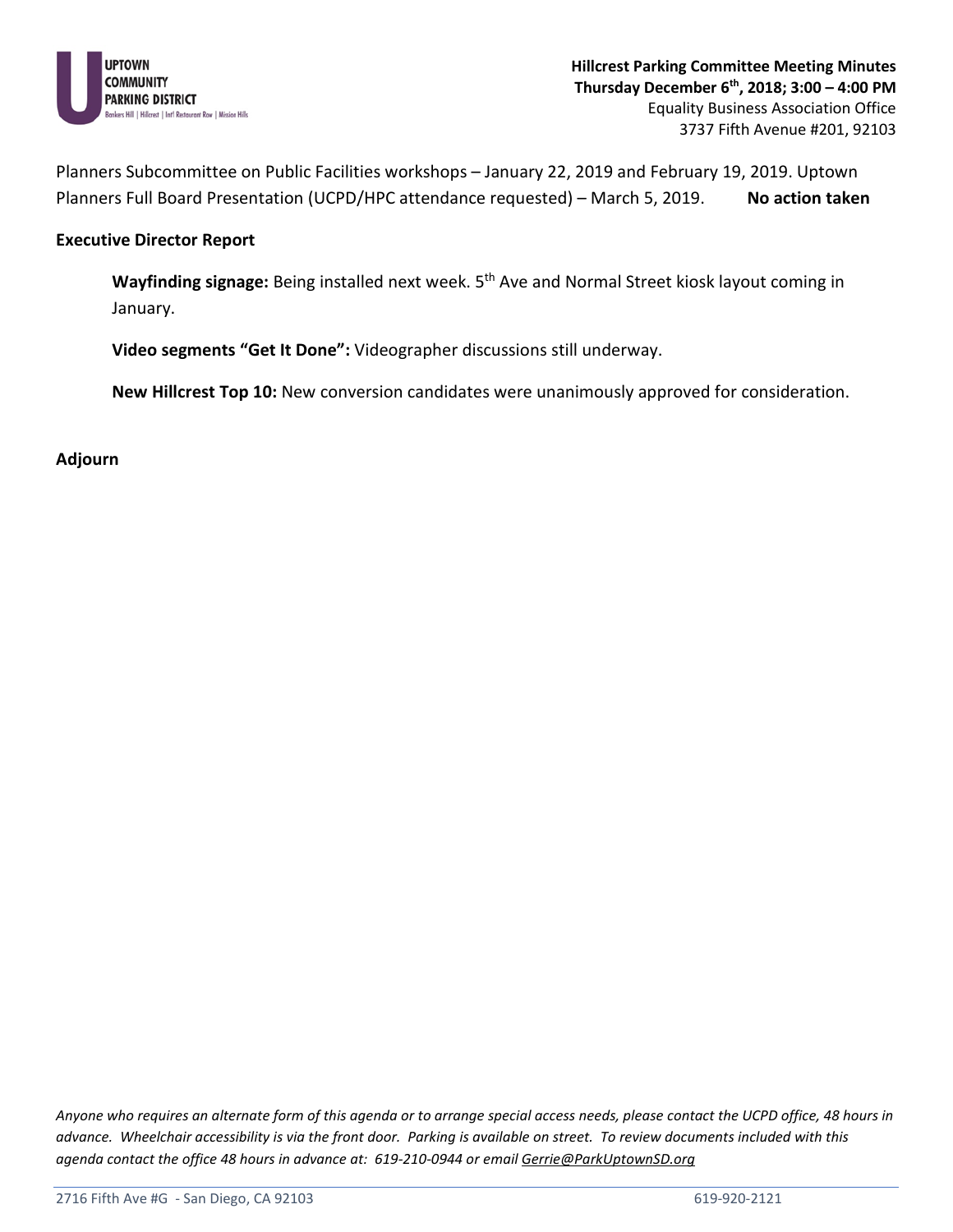

➢ Natalie Villegas, Miah Earn, Linda Saltzman, Roy Dahl, Benjamin Nicholls, Paul Smith **Excused:** Stefan Chicote

#### ❖ **UCPD Staff**

➢ Gerrie Trussell

- ❖ **Guests**
	- ➢ Patrick Santana, Brittany Bailey

# **N. Villegas opened the meeting and Introductions were made 3:00pm Non-Agenda Public Comment Approval of Minutes – December 6th 2018 Saltzman/Earn**

**Access Hillcrest Shuttle**: The committee requested verified ridership numbers. New signage for back of carts will be discussed after existing top signage is utilized. No action was recommended

### **Mardi Gras Shuttle Sponsorship:**

Nichols asked the committee to use the Mardi Gras event to promote the shuttle service. A bus sponsorship w/handout and banners were recommended up to \$1500.00 **Earn Earn/Saltzman** 

**Normal Street Promenade:** Brittany Bailey, from Councilmember Ward's office provided the committee with and update, format and details for the Normal Street Workshop, hosted by the Uptown Planners January 24<sup>th</sup> 6pm. Dahl reported the project is included in the Community Plan (CP). Nicholls informed the committee that the community has worked for years in efforts to move forward. It was in the 1988 CP and the 2015CP. B. Bailey detailed the workshop parameters and there will be three workshops in total. First 1/24/19 gather design ideas, second workshop 2/20/19 will bring back popular design elements and request programming ideas. The third workshop will be to assess all feedback and the Uptown Planners will vote on the project March 5<sup>th</sup>. SANDAG and Councilmember Ward are taking the lead and will facilitate.

**Hillcrest Kiosks:** Trussell explains the proposed Hillcrest Kiosks are ready for map layout. The committee felt strongly one side will feature an area map and the reverse will be a community bulletin board. HBA to receive the keys and will service/supply the community bulletin information. One location is the Hillcrest Pride Plaza Kiosk, the other location is 5th /University Avenue Kiosk. Nicholls suggested using an existing map with call outs that coincide or are consistent with the newly installed wayfinding signs.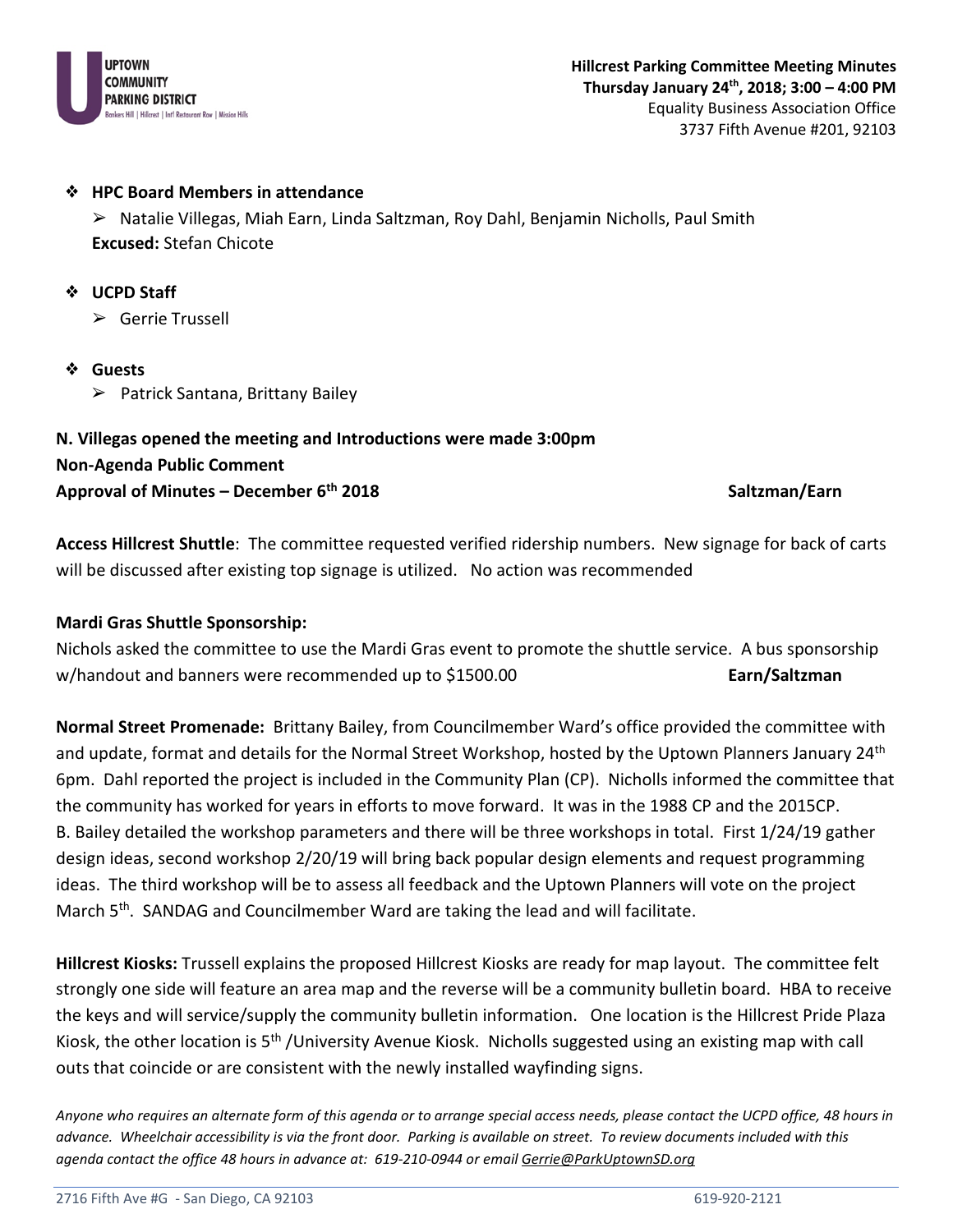

**Workplan and Budget Items FY 20:** The HPC engaged in project and activity discussion and will place budgeted amounts at the next HPC. The draft budget are due to the Board for approval on March 11th.

**Wayfinding signage:** The 12 signs have begun to be installed. The signs needed to be removed, cleaned, lettered and coated in the plant due to rain and weather. Coastal Signage working diligently to install. The P's will begin next week. Many very positive responses have come in relating to the sign, styles, information and Community element.

**Video segments "Get It Done":** Trussell reported the video will include Mariam as talent feature. A shoot concept was briefly discussed. The committee felt the app "Get It Done" may not be working and they hazard to promote a City app not performing to its potential. Project placed on hold, shoot cancelled.

**Scooter Education-Bike Racks:** Briefly discussed the possibility to stencil scooter parking in red zones or use existing bike parking vacated by Decco bikes. The committee discussed its role in education. No action

**Adjourn 4:10pm**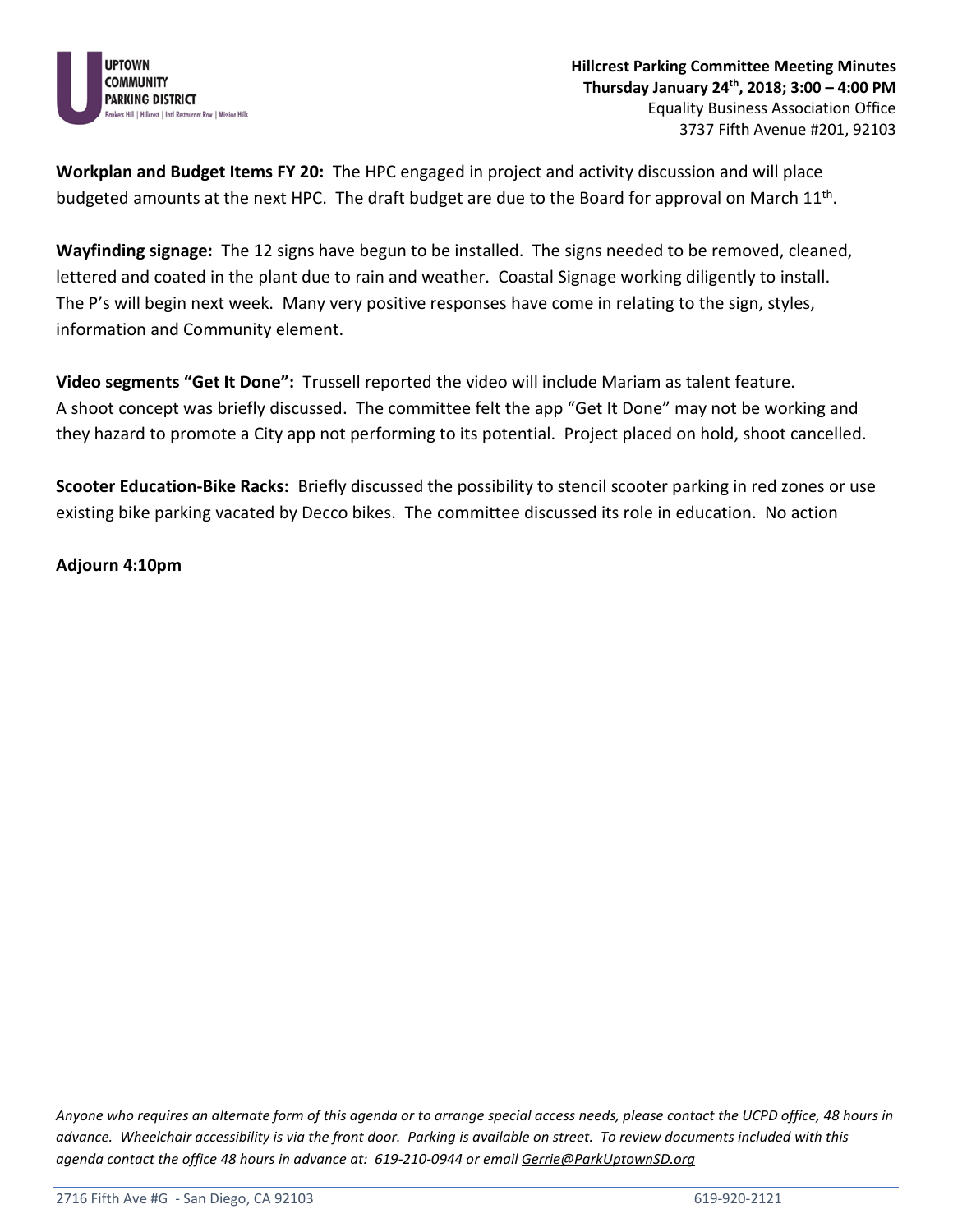

➢ Natalie Villegas, Linda Saltzman, Roy Dahl, Benjamin Nicholls, Paul Smith

**Excused:** Miah Earn, Stefan Chilcote

**UCPD Staff**

➢ Gerrie Trussell

**Guests**

➢ Patrick Santana, Peter Raymond

**N. Villegas opened the meeting and Introductions were made 3:00pm Non-Agenda Public Comment** 

**Non-Agenda Public Comment:** The HTC will hold a meeting to discuss parking. UCPD requested to do public engagement activities. Deco Bike Racks are still present and need to be removed.

**Access Hillcrest Shuttle**: The committee requested verified ridership numbers. Several of the committee have been doing independent audits on ridership. The conclusion was to not renew the Hillcrest shuttle at the end of the contract terms in June. **Dahl/Saltzman**

**Workplan and Budget Items FY 20:** The HPC engaged in budget, project and activity discussions for the upcoming fiscal year. Data and parking inventory compilation, education and communications, meter revenue update, PAD (Parallel Across Driveways) Pilot were all agreed at FY20 workplan items. **Saltzman/Dahl**

**Hillcrest Kiosks:** The committee reviewed several map layout designs, choose graphic ideas to represent key areas on the map as well as call outs for areas of distinction. Trussell will bring back a proof prior to the next meeting for review. The committee asked to respond in a timely manner. The committee further wanted a full review prior to print, accuracy is the priority not completion of the project. To select proper placement of the kiosks, a site visit with Nicholls, Villegas and Trussell will begin at Normal Street at 9am on Friday, March 29<sup>th</sup>, all are invited.

**Scooter Education-Bike Racks:** Briefly discussed the possibility to stencil scooter parking in red zones or use existing bike parking vacated by Deco bikes. The committee discussed its role in education and site selection.

**ED Report:** Trussell explained Carolyn Osorio was terminated as the part time Hillcrest Communication specialist.

### **Adjourn 4:10pm**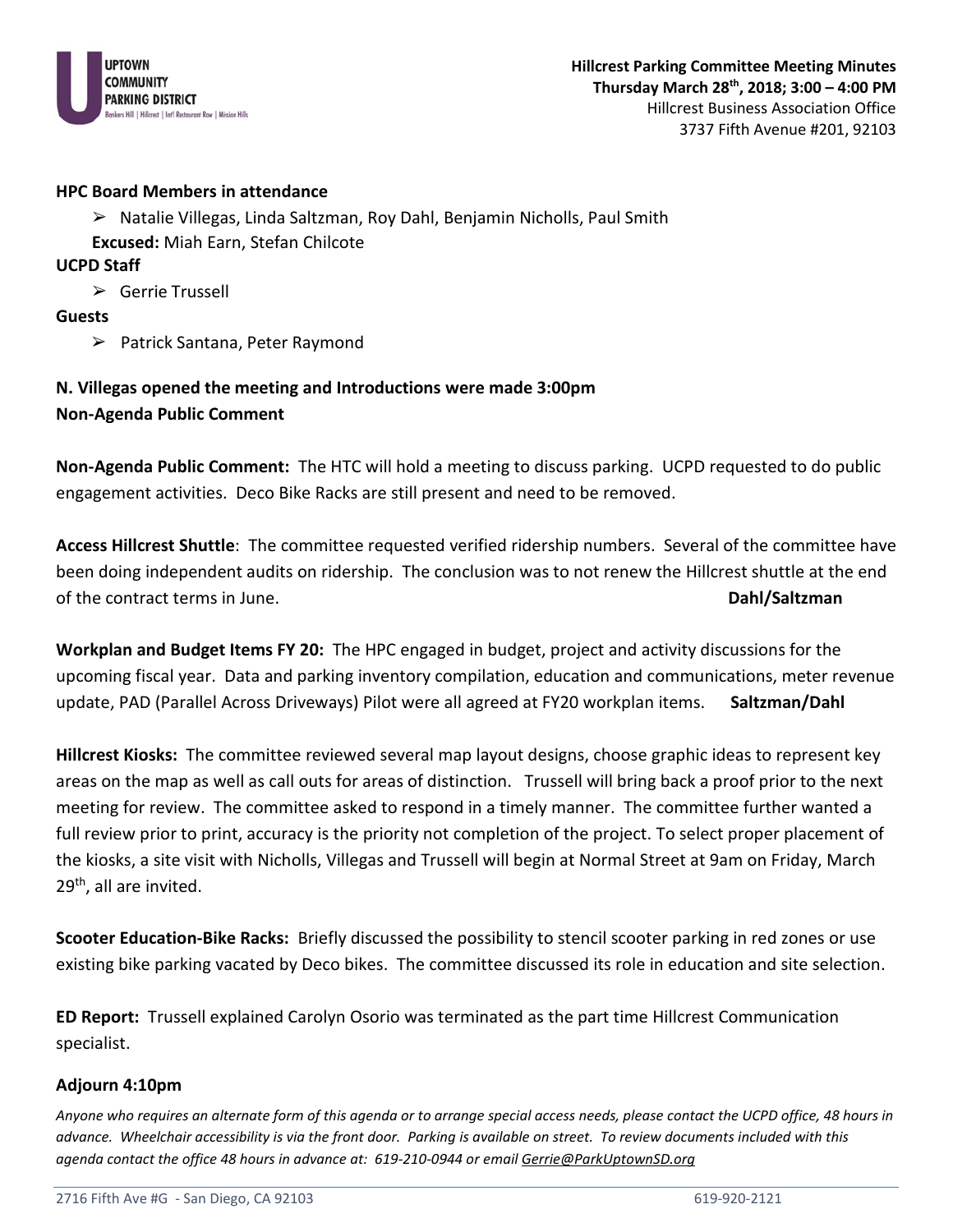

➢ Natalie Villegas, Linda Saltzman, Roy Dahl, Benjamin Nicholls, Paul Smith **Excused:** Miah Earn, Stefan Chilcote **UCPD Staff**

➢ Gerrie Trussell

### **Guests**

➢ Patrick Santana, Bill Keller, Tanner French

### **N. Villegas opened the meeting and Introductions were made 3:00pm**

**Non-Agenda Public Comment:** Bill Keller voiced a concern regarding the 72 hour parking/towing City policy- deemed unfair would explore boot option and placed on a future agenda.

| March 28 <sup>th</sup> minutes approved                            | Nicholls/Villegas |
|--------------------------------------------------------------------|-------------------|
| <b>Chilcote Resignation:</b> Must reevaluate his time commitments. | Dahl/Saltsman     |

**Santana Nomination**, to assume Hillcrest business seat. Peter has a business license within the UCPD boundaries of Hillcrest, Trussell and Nichols confirmed eligibility. **Villegas/Saltzman**

**Hillcrest Kiosks:** The committee reviewed the map revisions and made layout selections.

**Micro-modal Parking Stencils:** Santana provided a Google Map outline for proposed locations. The committee requested the draft be sent to the HBA, HTC, Center and anyone else, prior to turning it in to the City as recommendations. Commenting period will go through May  $15<sup>th</sup>$ .

**DMV Lease:** The lease amount is increasing from \$250.00 per month to \$1500.00. Trussell is working with State legislatures to try to get reduced. \$1500.00 is not in the budget for remaining FY19 or FY20.

**PAD (Parallel Across Driveways):** Trussell will begin at City with the Active Transportation and Infrastructure Sub-Committee.

**Adjourn 4:15**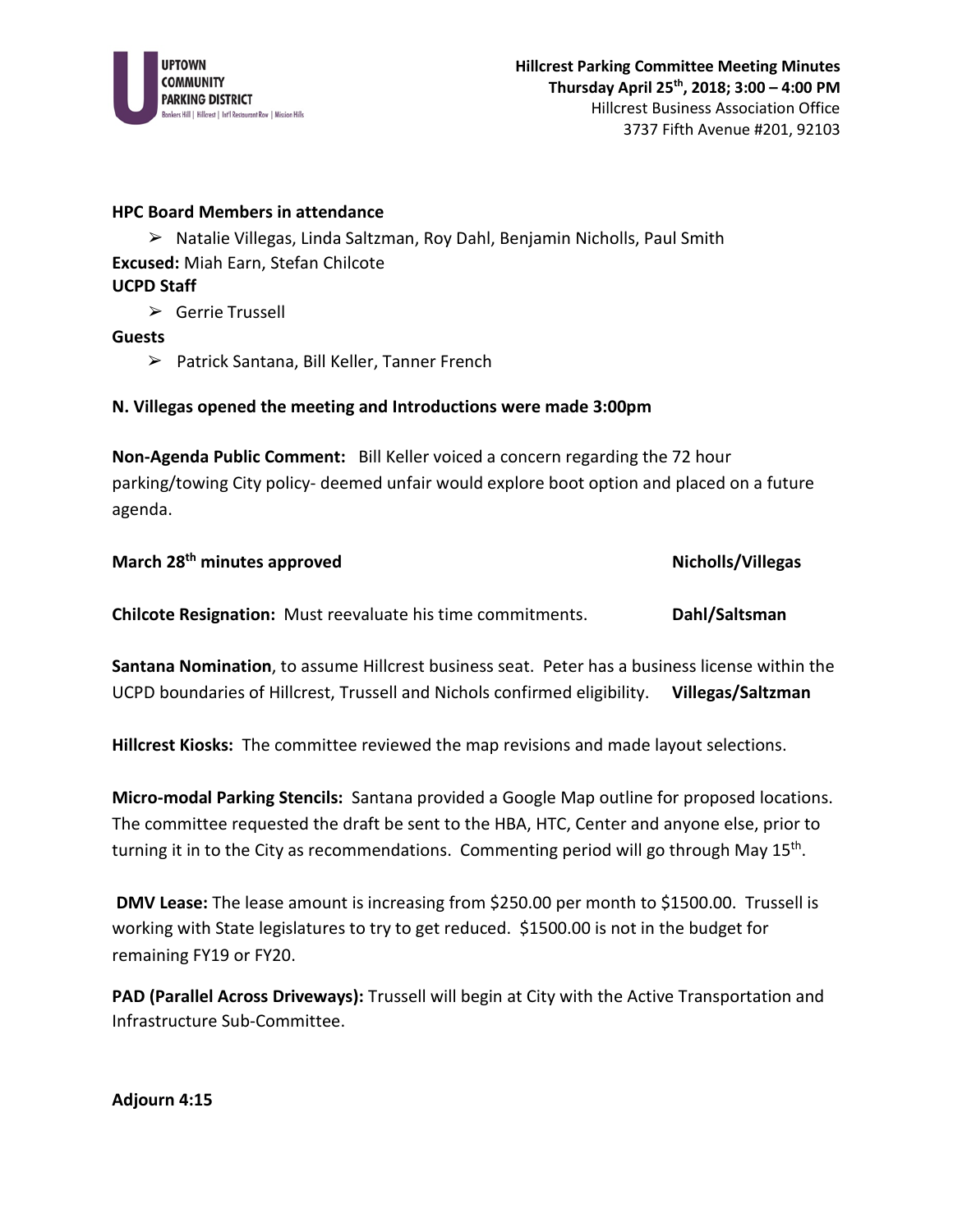

- ➢ Natalie Villegas, Linda Saltzman, Miah Earn, Roy Dahl,
- **Excused:** Paul Smith Benjamin Nicholls,

### **UCPD Staff**

➢ Chris DeMoville

**Guests**

➢ Patrick Santana, Peter Raymond, Randy Goodson, Albert Rossmeier, Kendra Sitton

# **N. Villegas opened the meeting and Introductions were made 3:00pm Non-Agenda Public Comment**

**Non-Agenda Public Comment:** L. Saltzman is concerned with the lifting of the 72-hour towing violation being lifted by AB-516, currently being discussed at the California legislature.

**Approval of April 2019 Minutes**: The committee moves to approve the April 2019 minutes on consent. **Dahl/Saltzman**

**4th & 5th Avenue Bikelanes:** The HPC engaged in discussion regarding the loss of parking spaces along caused by the upcoming 4<sup>th</sup> and 5<sup>th</sup> Avenue bikelanes. L. Salztman is concerned that 36 spaces are being lost. R. Dahl believes that number needs to be verified. P. Santana notes the outreach SANDAG conducted, and the low usage of multiple parking structures in Hillcrest found in the same area.

Motion: for UCPD to withhold all funding for upcoming SANDAG projects until this parking loss is addressed **Saltzman/Villegas** (Votes for: 1; Votes against: 3) Motion Fails Motion: for staff to coordinate arrange a SANDAG presentation at an upcoming HPC meeting **Saltzman/Dahl** (Unanimous)

**Meter Requests**: Motion: to add meters to along the north side of the 1200 block of University, and for staff to begin coordinating the necessary studies to add time limited signage along 1200 Cleveland. **Earn/Dahl**

**Hillcrest Kiosk Map Graphic Selection:** Tabled until July.

**DMV Lease:** Motion: to continue paying DMV lease while requesting staff to continue ongoing negotiations for a lower rate. Dahl/Earn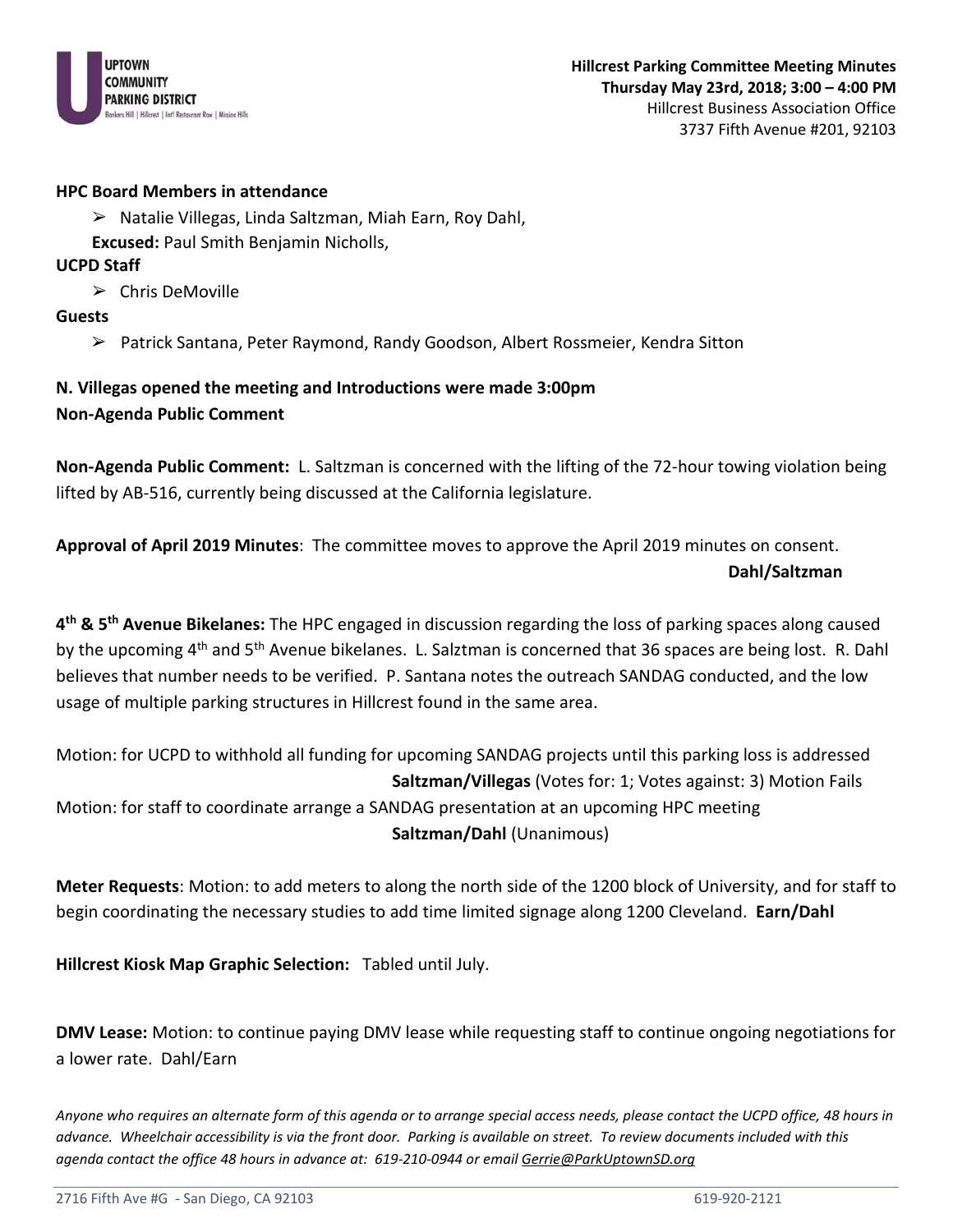

**Scooter/Bike Stencils:** the committee would like to see larger stencils.

**Workplan and Budget Items FY20:** the committee would like to see detailed data analysis regarding meter occupancy rates before initiating any further changes. The committee tasks staff with providing that information at an upcoming meeting.

#### **Adjourn 4:08pm**